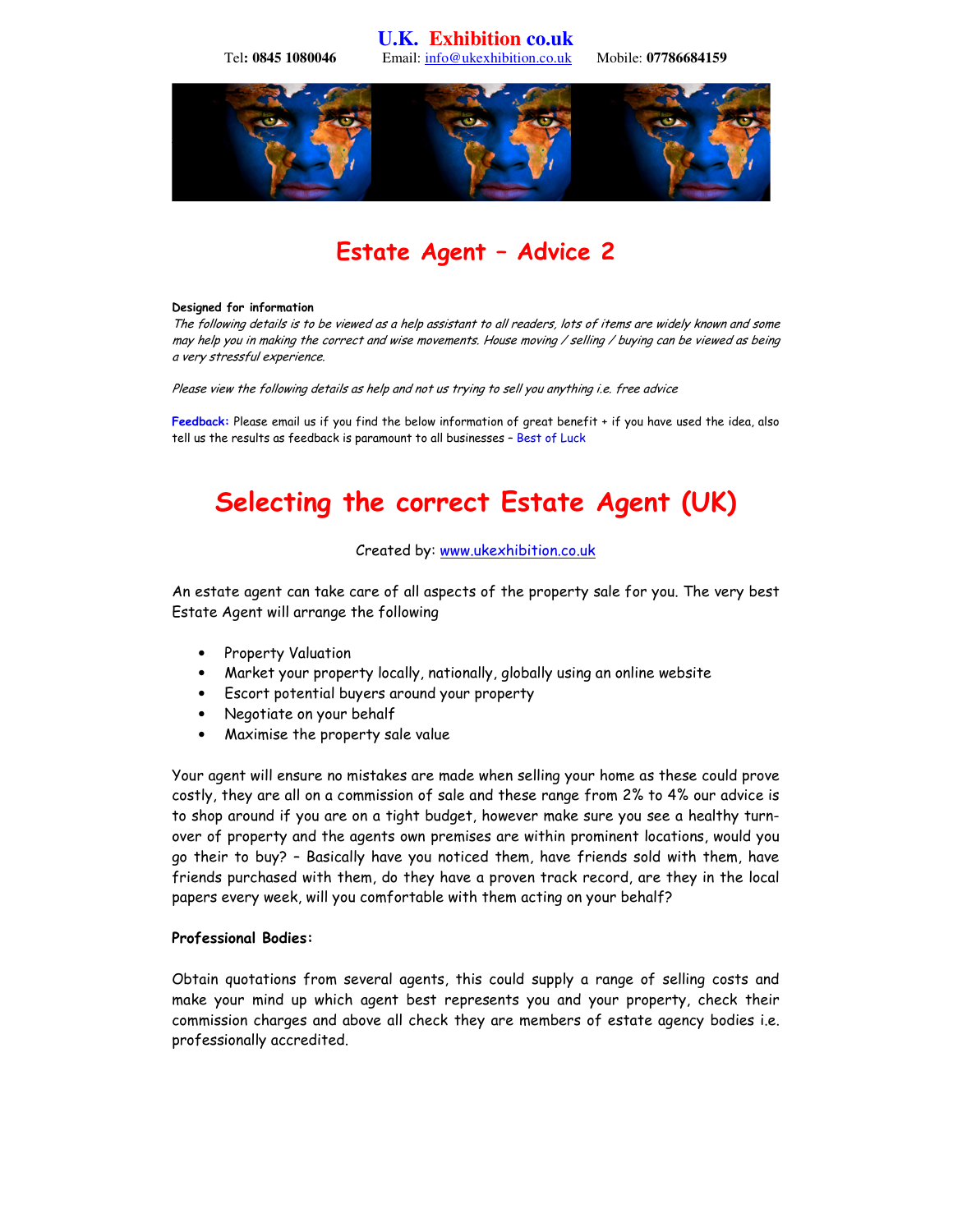#### Single estate agents:

Acting as a sole agency is acting alone in the sale of your property. You are contractually bound not to allow other agents to try and sell your property during the term of the agreement and will be liable for a commission payment to the sole agent should you do so and successfully sell the property.

#### Twin estate agencies:

Working together to try and sell your home is known as joint sole agency. The main advantage is that there will be more than one outlet or distribution channel for your property. The disadvantage is you will if you gain a sale as both agents will require a commission – Tip: Check out the total commission costs before making a twin estate agent agreement

#### Multiple agencies:

This is where you instruct a number of agencies working in competition with each other. Each is acting fully to sell your property as they get to win the whole commission. It can be the case that the agent will be marketing aggressively to sell your property under these terms. This is because they are aware that there is a possibility that they will receive nil commission if they do not sell your property plus the commission charges maybe higher than the norm, your down side is lots of agents will not take a multiple system onboard and focus their efforts on properties for which they are the sole agents. Tip: If you have a home that can demand a high price then multiple agencies could be the best option, watch them work for a dream property!

#### Auctions:

If a quick sale is required then this option is virtually guaranteed. As long as the property is sold, you can guarantee quick funds (within 28 days) Auctions are becoming increasingly popular with buyers but there is no guarantee that the seller will achieve the asking price of the property. Auctions are not suitable for everyone; however, if you set the reserve price low enough, then you can virtually guarantee a sale. Selling at auctions normally cost you 2.5% price attained. There may well be additional charges involved for marketing your property, adding it to the catalogue plus charges for an unsold property. Tip: Auctions are ideal for sellers of inherited property where speed of sale is priority.

#### Private Sale:

This option is becoming more popular each day as the worldwide web can increase your market dramatically, costs are far less than using a agent as you cut their commission out saving up to 4% however; the downside of a private sale is, it takes longer to sell your home, you have advertising costs, you lose full exposure that a estate agent enjoys. Tip: If time is not crucial, then saving thousands of pounds can be a good reason to go it alone.

#### Viewing Outside:

Buyers can be put off before they're through the front door. Make sure the outside of your property looks its very best, make sure any lawn is cut and weeds are non-existent, create a window box, create flower or tree displays by your front door, make sure the